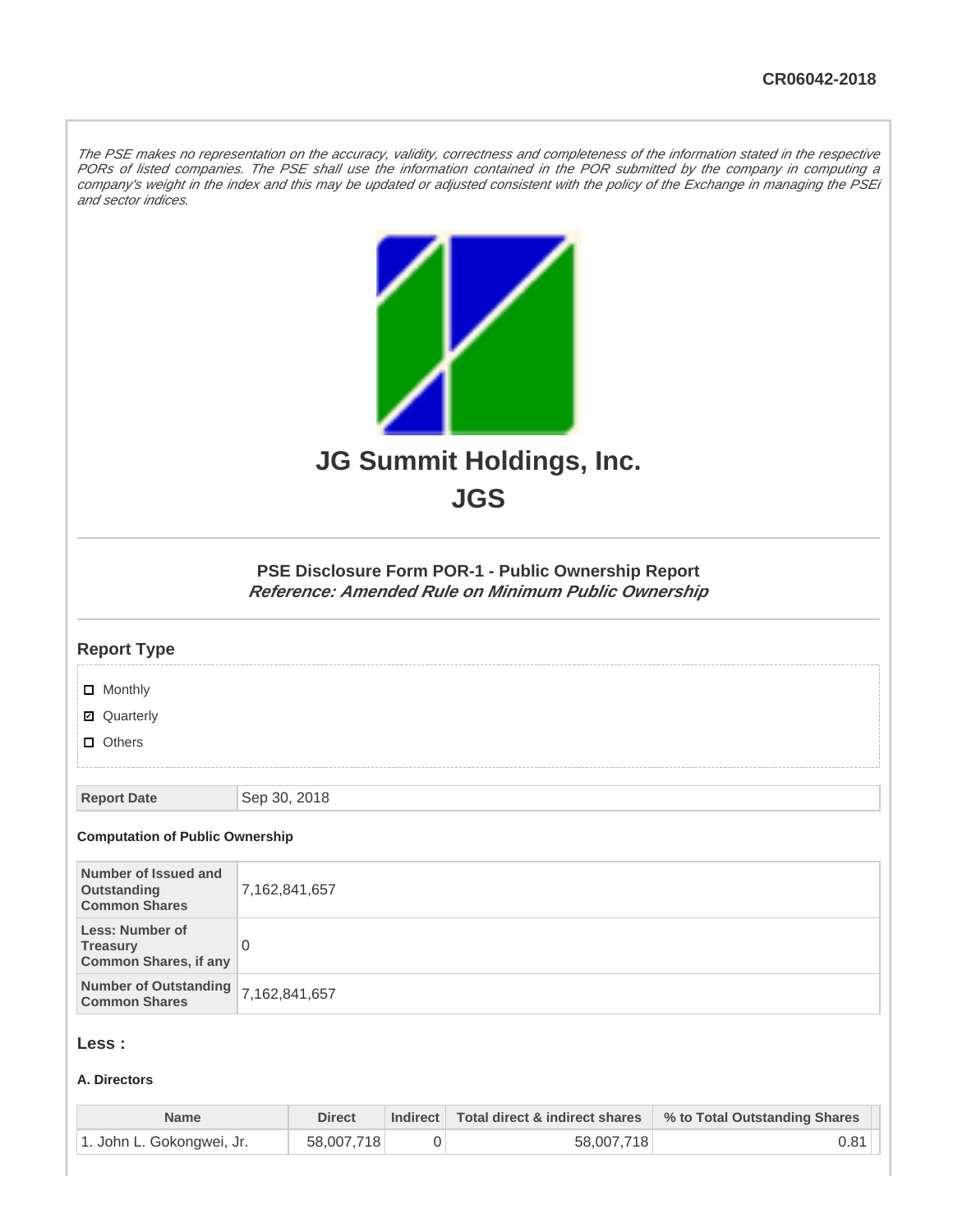| 2. James L. Go               | 148,679,656 | $\Omega$ | 148,679,656 | 2.08     |
|------------------------------|-------------|----------|-------------|----------|
| 3. Lance Y. Gokongwei        | 541,838,575 | 0        | 541,838,575 | 7.56     |
| 4. Lily G. Ngochua           | 388,018     | 0        | 388,018     | 0.01     |
| 5. Patrick Henry C. Go       | 93,500      | $\Omega$ | 93,500      |          |
| 6. Johnson Robert G. Go, Jr. |             | 0        |             |          |
| 7. Robina Y. Gokongwei-Pe    | 179,460,000 | 0        | 179,460,000 | 2.51     |
| 8. Cirilo P. Noel            |             | 0        |             |          |
| 9. Jose T. Pardo             |             | 0        |             | Ω        |
| 10. Renato T. De Guzman      | 21,751      | $\Omega$ | 21,751      |          |
| 11. Antonio L. Go            |             | 0        |             | $\Omega$ |
|                              | 928,489,222 | $\Omega$ | 928,489,222 | 12.97    |

#### **B. Officers**

| <b>Name</b>                           | <b>Direct</b> | <b>Indirect</b> | <b>Total direct &amp; indirect shares</b> | % to Total Outstanding Shares |
|---------------------------------------|---------------|-----------------|-------------------------------------------|-------------------------------|
| 1. Cornelio S. Mapa, Jr.              | 0             | 0               | 0                                         |                               |
| 2. Bach Johann M. Sebastian           | 0             | 0               | 0                                         |                               |
| 3. Nicasio L. Lim                     | <sup>0</sup>  | $\Omega$        | $\Omega$                                  |                               |
| 4. Maria Celia H. Fernandez-Estavillo | 5,000         | $\Omega$        | 5,000                                     |                               |
| 5. Renato T. Salud                    | 0             | $\Omega$        | 0                                         |                               |
| 6. Aldrich T. Javellana               | <sup>0</sup>  | $\Omega$        | $\Omega$                                  |                               |
| 7. Francisco M. Del Mundo             | 0             | $\Omega$        | $\Omega$                                  |                               |
| 8. Michael P. Liwanag                 | 0             | 0               | 0                                         |                               |
| 9. Michele F. Abellanosa              | 6,000         | $\Omega$        | 6,000                                     |                               |
| 10. Rosalinda F. Rivera               | $\Omega$      | $\Omega$        | $\Omega$                                  |                               |
| 11. Chona R. Ferrer                   | $\Omega$      | 0               | 0                                         |                               |
| 12. Arlene S. Denzon                  | <sup>0</sup>  | $\Omega$        | $\Omega$                                  |                               |
|                                       | 11,000        | $\overline{0}$  | 11,000                                    |                               |

# **C. Principal/Substantial Stockholders**

| <b>Name</b>                               | <b>Direct</b> | <b>Indirect</b> | <b>Total direct &amp; indirect</b><br>shares | % to Total Outstanding<br><b>Shares</b> |
|-------------------------------------------|---------------|-----------------|----------------------------------------------|-----------------------------------------|
| 1. Gokongwei Brothers Foundation,<br>Inc. | 1,997,076,451 | 0               | 1,997,076,451                                | 27.88                                   |
| 2. RSB-TIG No. 030-46-000001-9            | 1,033,319,225 | 0               | 1,033,319,225                                | 14.43                                   |
|                                           | 3,030,395,676 | 0               | 3,030,395,676                                | 42.31                                   |

### **D. Affiliates**

| <b>Name</b>                                     | <b>Direct</b> |             | Indirect   Total direct & indirect shares   % to Total Outstanding Shares |
|-------------------------------------------------|---------------|-------------|---------------------------------------------------------------------------|
| Ego Investments Holdings, Limited   267,568,000 |               | 267,568,000 | 3.74                                                                      |
|                                                 | 267,568,000   | 267,568,000 | 3.74                                                                      |

### **E. Government**

| <b>Name</b> | <b>Direct</b> | <b>Indirect</b> | Total direct & indirect shares | % to Total Outstanding Shares |
|-------------|---------------|-----------------|--------------------------------|-------------------------------|
| N/A         |               |                 |                                |                               |
|             |               |                 |                                |                               |